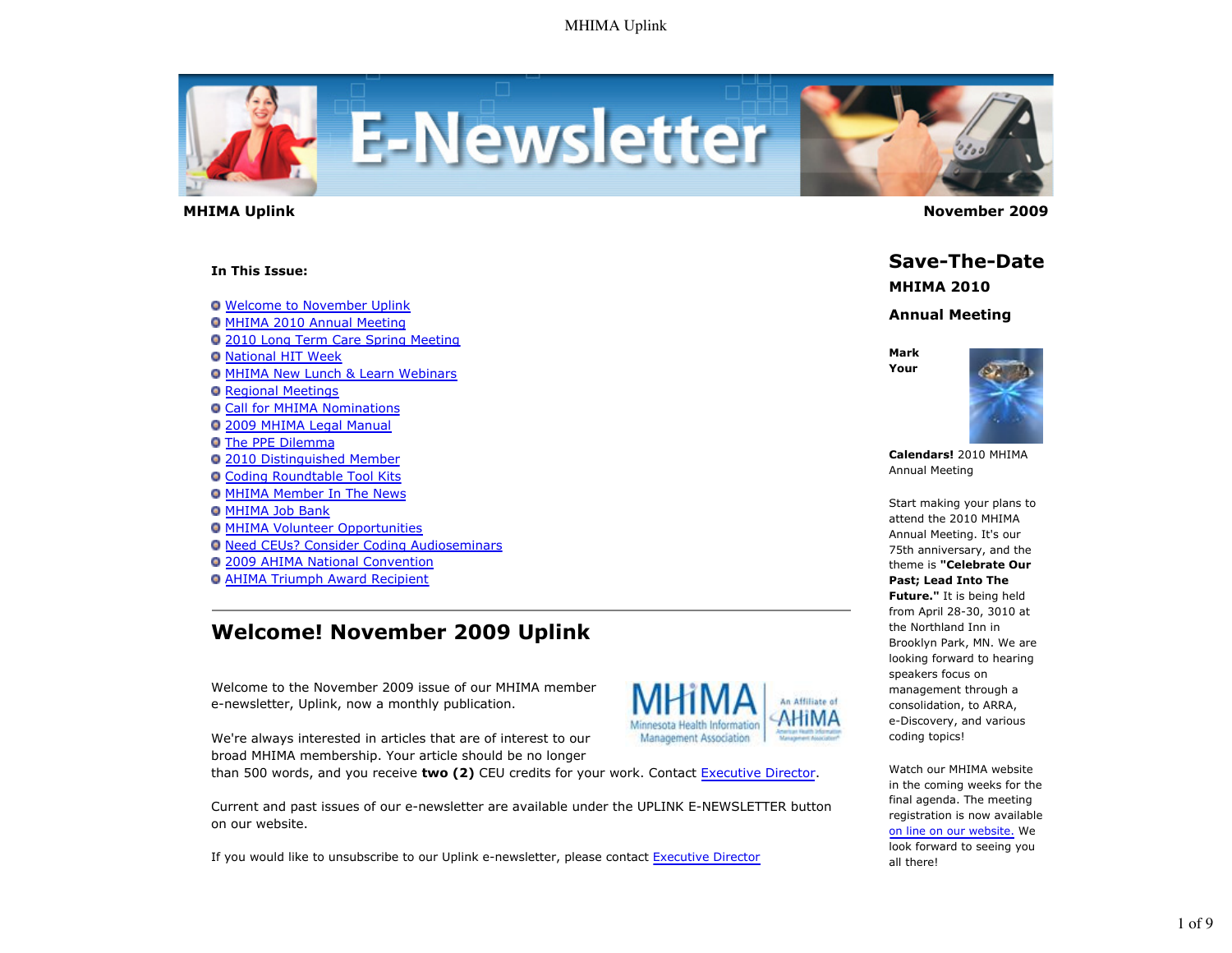# **Lunch & Learn Webinars MHIMA New Audioconference/Webinar Education**



MHIMA announces its audioconference/webinar series! Dial directly into these live presentations from your work environment. No travel required! Fit as many colleagues as you can into a room with a speaker phone and an internet connection. Your call is a toll-free number.

All sessions are from 12 noon to 1 pm and earn one (1) CEU for each

attendee at each connection location. The registration fee of \$49 for MHIMA/AHIMA members (\$89 non-members) covers all the staff you can invite on one phone line/internet connection. Multiple phone lines require a separate registration for each line.

The next webinar topic and date:

**ARRA: Update on Privacy Provisions. Friday, December 4, 2009. Presenter is LaVonne Wieland, RHIA, CHP, Information Privacy Director, Healtheast Care System.**

Registration Deadline: All registrations must be received in our office by 5 pm on Friday, November 27, 2009. Once the deadline is passed, we will no longer accept registrations.

Four days prior to the program, you'll receive an email containing instructions on how to download the presentation material for the conference, including the codes to access the website and the conference call.

Cancellation: Registration fees, less a \$15 cancellation fee, are refundable if notice is received five (5) working days before the program date.

To download a copy of the Registration Form or to register securely online from our website for the December 4th webinar, Click Here

Be sure to visit our website often to see the schedule for additional webinars coming in 2010. You'll find the information under the EDUCATION button, On-Line Learning Site.

# **Call for MHIMA Nominations for 2010-2011**

The MHIMA Nominating Committee requests nominations for the following positions for the 2010-2011 MHIMA Board of Directors and Audit Committee ballot by January 31, 2010.

- President-Elect
- Secretary
- Treasurer

# **2010 Long Term Care Spring Meeting**

The AHIMA Long Term Care Practice Council will hold its 2010 Spring Meeting at the Northland Inn, April 28-29, 2010, in conjunction with our MHIMA Annual Meeting. This is a wonderful opportunity for everyone involved in LTC to experience an agenda packed full of timely topics. You don't need to be a member of the LTC Practice Council to attend. This meeting is open to all folks working in LTC, nationally and within Minnesota.

The registration information is posted on our website, separate from the the 2010 MHIMA Annual Meeting. Click Here

Check back frequently for updates as the Agenda is finalized. Great speakers are being considered.

MHIMA extends a hearty welcome to our LTC professionals in 2010!

**National HIT Week Nov. 1-7 Articles and**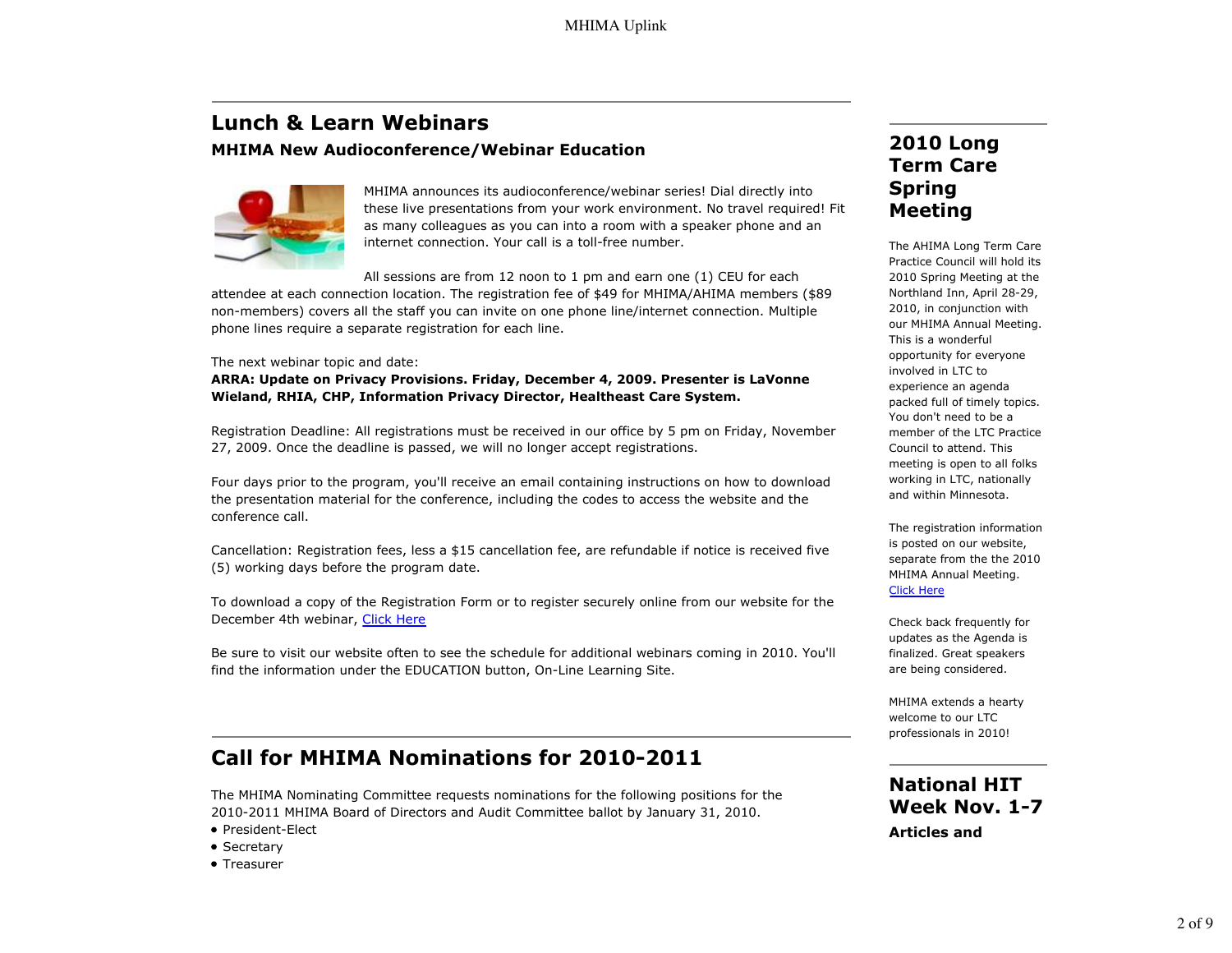- Delegate Director (2)
- Audit Committee (2)

#### **Qualifications of Nominees:**

- All candidates must be active AHIMA/MHIMA members and hold an AHIMA-approved credential.
- President-Elect candidates shall have been a MHIMA Board member or Regional President within the last five years, or an MHIMA Committee Chair within the last three years.

Delegate Directors shall have been an MHIMA Committee Chair, shall have held another MHIMA elected office, or have been a Regional officer within the last five years.

#### **Terms of Office: All terms begin July 1, 2010.**

The President-Elect serves for a term of one year, serves as President for the following year, and Past President following the term as President. Total term: 3 years.

- Secretary and Treasurer serve a one year term.
- Delegate Directors serve a two year term.
- Audit Committee serves a two year term.

You may download the folllowing nomination information as well as a 2010-2011 Candidate Nomination form by Clicking Here

#### **General Description of Offices:**

Each Board member and the Audit Committee is expected to attend the 5-6 board meetings held during the year and to carry out activities/assignments between meetings. Board meetings held in June, September and November generally last five hours. The winter conference call meeting and the meeting held the evening prior to the MHIMA annual meeting are generally two to three hour meetings. The Bylaws describe the powers and duties of the Board to provide for representation of the membership of MHIMA on all matters internal and external, establish and modify the policies and procedures of MHIMA, develop and oversee the implementation of MHIMA's strategic plan, approve the annual operating budget, establish, oversee and act on the recommendations of all committees and specialty groups, serve as custodian over all funds and property of MHIMA, render a full report on the financial status and activities of MHIMA to the membership at the annual meeting, and oversee the coordination of the MHIMA Central Office. The Bylaws also describe the responsibility of the Audit Committee.

#### **Description of Offices:**

#### **President-Elect:**

- The President-Elect assists the President and carries out other duties as requested.
- The President-Elect selects KFA leads and committee chairs.

The President-Elect attends AHIMA-sponsored Team Talks/Leadership Conference during terms as President-Elect and President (two days in mid-July and choice of several dates in March).

- The President-Elect attends the House of Delegates meeting of the AHIMA national convention during terms as President-Elect and President (late September or early October).
- The President-Elect prepares to assume the responsiblity of the office as President the following year.
- As President, becomes familiar with the procedures for Component State Associations (CSAs) established by AHIMA in directing the activities of Officers, Delegate Directors and Committee

#### **Quizzes**

We hope you took time to celebrate National HIT Week with the theme **Precision in Practice, Excellence in Care**. Here are two articles from AHIMA to help you showcase yourself as an HIM professional: Professionals Article and

Quiz

Public Article and Quiz

## **Regional Meetings**

Two more MHIMA Regional Meetings are coming up in the near future! Region B (Northeastern MN/NEMHIMA) will meet on Thursday, November 19, 2009, in Somer's Lounge at the College of St. Scholastica. Six CEUs have been approved for MHIMA and AAPC members.

Region G (Metro) will meet on Friday, November 20, 2009, at Fairview Home and Hospice in Minneapolis.

For more information on both meetings, see our , MHIMA Calendar of Events

## **2009 MHIMA Legal Resource Manual**

The 2009 Legal Resource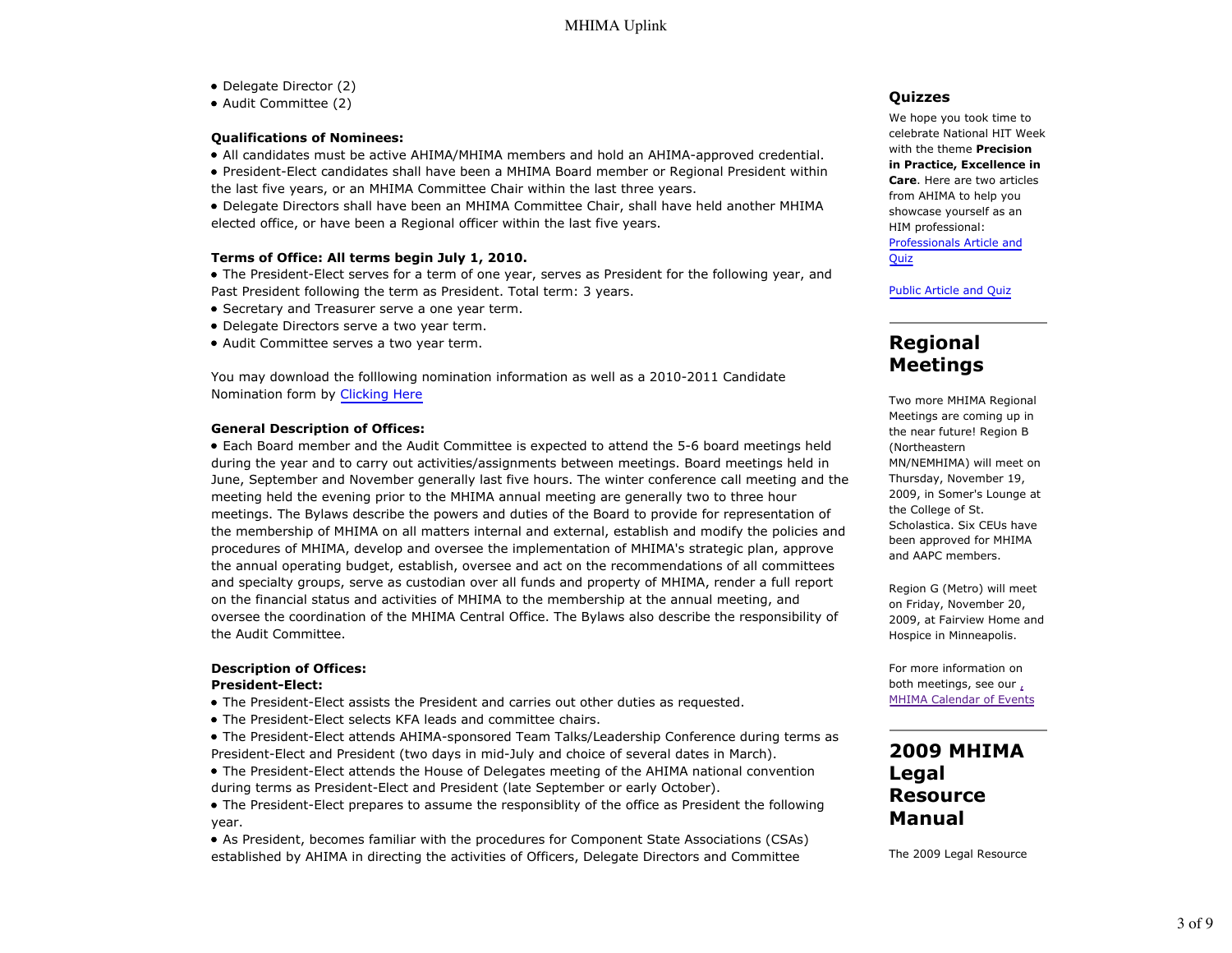#### Chairpersons.

- As President, presides at all business meetings of MHIMA and at Board of Directors' meetings.
- As President, reviews, plans, organizes and directs the activities of MHIMA.
- As President, communicates activities with the Board and the membership at large.

As Past President (third year of term), serves as a resource to the President and the Board and as the Nominating Committee Chairperson.

#### **Secretary:**

Keeps a permanent record of all meetings of the Board of Directors and the membership, as well as completes official correspondence for MHIMA.

Maintains a record of attendance of all Officers and Board Members at Board meetings and notifies the President when a member of the Board has absences resulting in attendance at less than 75% of the Board meetings.

#### **Treasurer:**

- Oversees the financial accounts and investments.
- Oversees and monitors the income and expense practices and procedures to assure conformance with MHIMA policy and procedure
- Presents the annual financial report to the membership.
- Chairs the Finance Committee.
- Assists the Board in selecting an accounting firm.

#### **Delegate Directors:**

Commit to attend AHIMA Team Talks (July and March) in preparation for representation as MHIMA delegates to the AHIMA House of Delegates held in late September/early October.

- Assume responsibilities as defined in the MHIMA policy and procedure manual and as assigned by the President, including involvement in either the Bylaw or Scholarship Committee, or in preparing summaries of issues to communicate to the regional membership.
- Represent MHIMA's Board as a liaison to assigned regions and attend regional meetings to present AHIMA/MHIMA updates.

#### **Audit Committee:**

- Receives the financial records from the Executive Director at the conclusion of each fiscal year.
- Assures the completion of annual audit procedures in conformance with MHIMA Bylaws and policy and procedure.

Reports the results of the annual audit procedures to the MHIMA Board of Directors at the conclusion of the audit.

**We need your help! If you have ideas for nominations for any or all of the above ballot positions, or if YOU are interested, please contact Diane Larson, Chair of the MHIMA Nominating Committee.**

## **The PPE Dilemma**

Manual is now available for purchase! The Manual is a complete update of the 2007 version and includes the laws and rules that address the majority of issues that may arise with respect to health information practice. There are many new updates in every chapter. As one member states, "This is truly a valuable resource for anyone that works with health care." It's a compilation of best practices and experience of HIM professionals and the facilities they represent in Minnesota and has had legal review.

**There will not be an update to the Legal Manual in 2010. The next full update is planned for the Spring of 2011. In the interim, significant changes in topics in the Manual will be posted on our website under the Legislative Updates button.**

All HIM Departments should have this Manual. It's available on CD only and can be purchased from the MHIMA website's main page. Order your manual today!

**MHIMA Coding & Data Quality Coding Roundtable Tool Kits**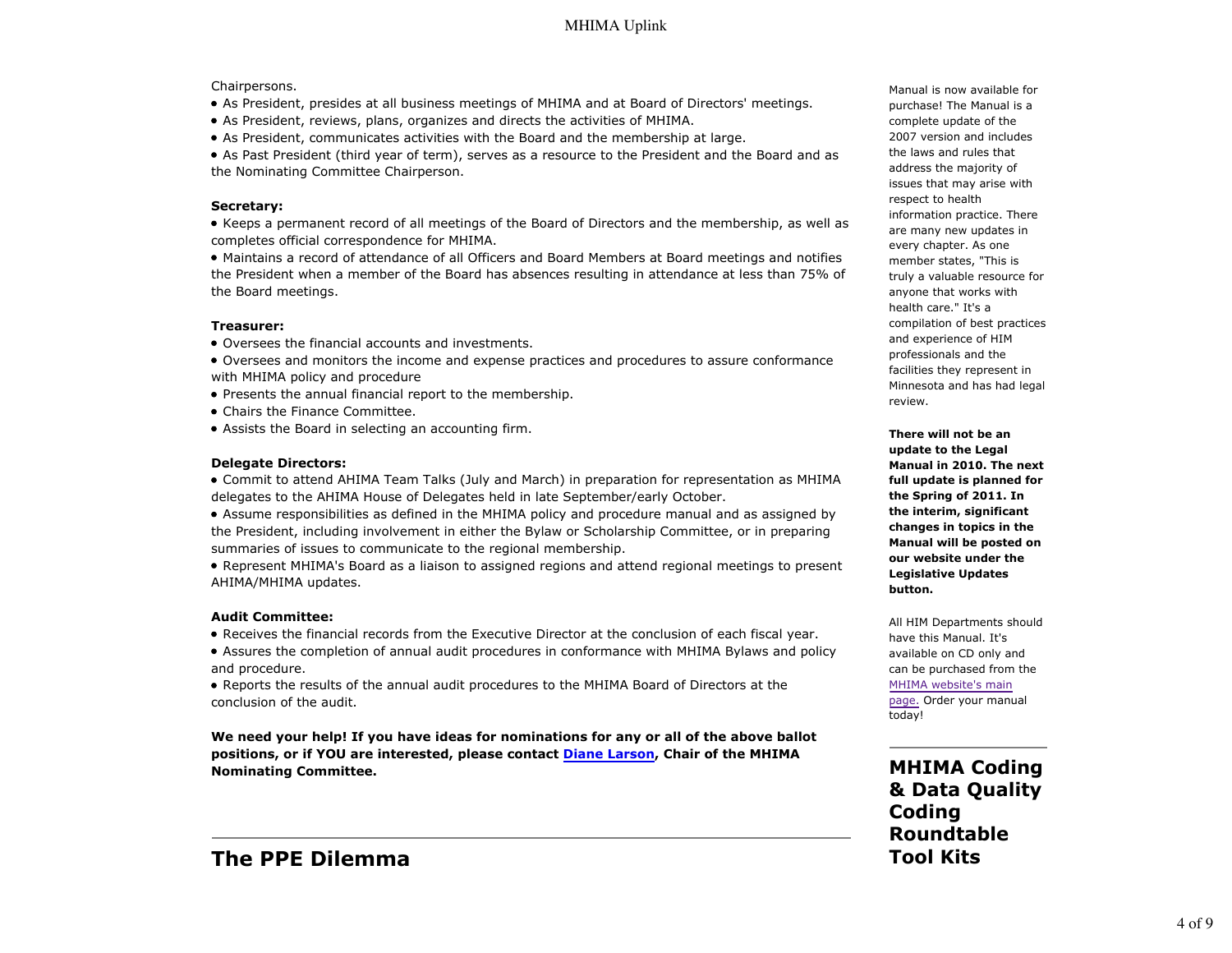## **Professional Practice Experiences (PPE)**

Carolyn Gaarder, RHIA, MLA

The PPE Dilemma Continues!

I am truly lucky to be able to provide appropriate Professional Practice Experiences (PPE) sites for my students. My thanks to many dedicated colleagues. Since we have a distance program, arranging PPE sites in distance locales can be more challenging. I have only encountered one situation where another state refused to provide a PPE site for one of their state residents who was enrolled in our distance program. I was curtly told, "We only take students from our local programs."

I have come to the conclusion that any time is the ideal time to take a student, especially if the medical facility is in the midst of EHR conversion, has a work backlog, is moving the whole department, etc., etc. These real life experiences are ideal learning situations for the student. The students will find out quickly that HIMs must be versatile and adaptable plus the facility will gain a short term extra pair of hands.

Never provided a PPE site? Well, let me tell you briefly how this all works. Without doubt you were a student yourself, but now you are on the other side of the desk. First, a facility- to-facility agreement must be executed. The terms are usual standard administrative items, such as liabilities, practice insurance, compensation/no compensation etc. No actual planning for the PPE can begin until a contract is in place. From experience, I know that this can take anywhere from 1 to 180 days.

After the administrative contract execution, topics that now need to be addressed include HIPAA training, background checks, immunizations, TB testing, and health insurance coverage. While hepatitis immunizations are normally required for allied health interns, HIT students are often exempt as our students usually have little or no patient contact.

In regard to the actual PPE, here are some very basic items to consider.

#### **Before the student arrives:**

- Review the student's work experience/education at this point. Is this a first or second year student? The PPE expectations will be different.
- Prepare a schedule of student activities. Consider building in regular meeting times with the student to review progress, answer questions, etc.
- Prepare a list of projects if appropriate
- Arrange for facility identification, parking instructions, employee orientation if applicable, information systems access and any other facility requirement

#### **Early on:**

- Provide organizational charts for both the department and facility
- Arrange access to the department policies and procedures
- Arrange tours of the HIM department and the facility
- Introduce student to all department employees
- Review expectations. This would be a good time to review the evaluation form received from the program.

The MHIMA Coding & Data Quality Committee has created several toolkits for use by MHIMA members to support coding education and discussion in your facilities and at your regional meetings. There is a "Do It Yourself" PowerPoint tool kit giving you the guidelines to set up a coding roundtable.

Additional tool kits on specific topics that have been developed to-date include Interventional Radiology, E&M, Heart Failure and the **newly updated Present on Admission (POA).**

All are available on the Coding and Data Quality button on the MHIMA website. Watch for additional toolkits as they are developed!

## **MHIMA Job Bank**

Are you seeking a job? Are you an employer looking for a potential employee? Is your facility looking for someone with a skill set of MHIMA members? Be sure to check out the MHIMA Job Bank Network on our website. Here, you'll find information about registering as a "Job Seeker" or as an "Employer". New positions are posted frequently, so check us out often!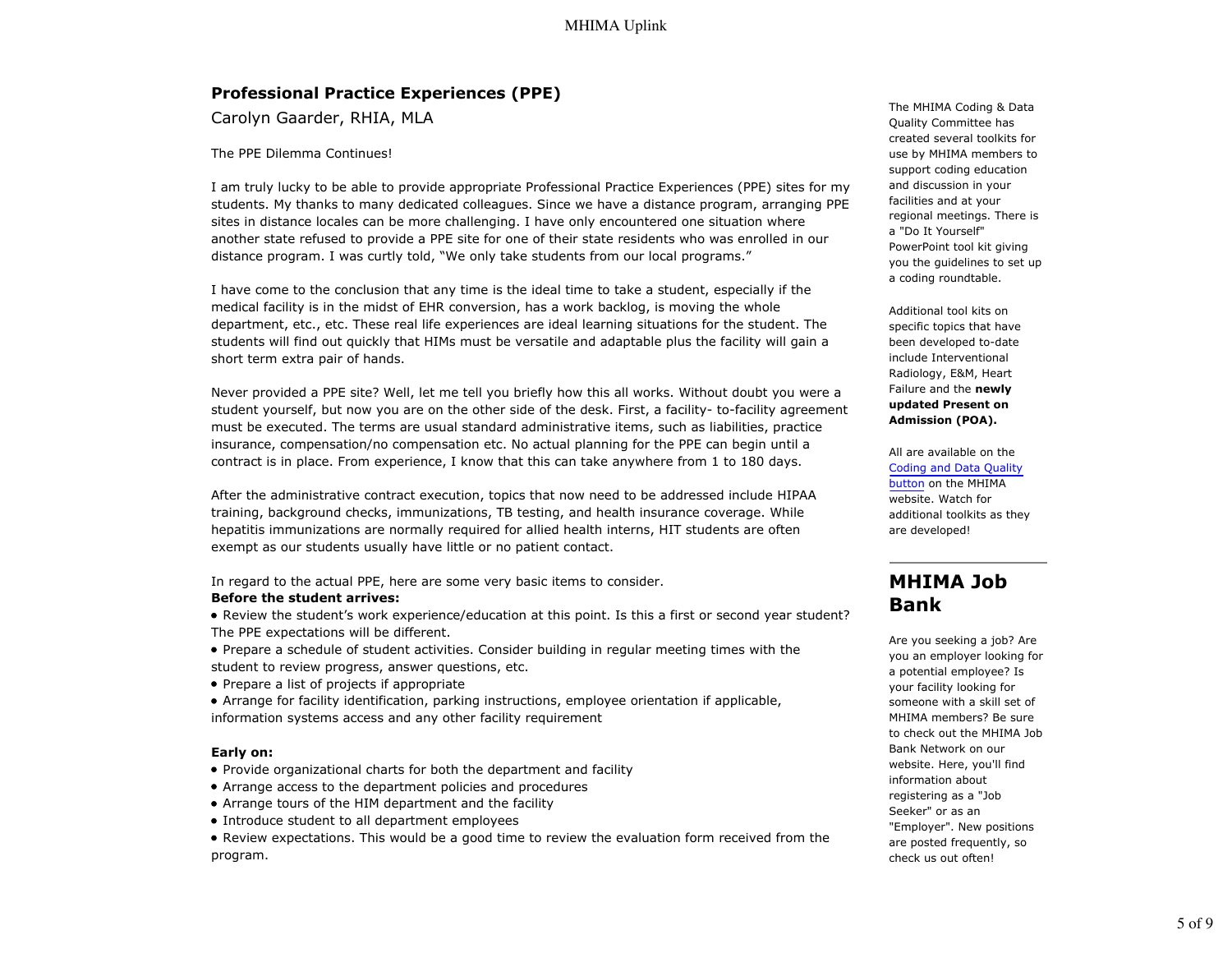• Provide and discuss the proposed schedule

#### **During the PPE:**

- Maintain contact with the student and those working directly with the student during the PPE.
- Maintain contact with the program director or PPE coordinator.
- Maintain contact with the employees who are working with the student.

#### **After:**

Schedule the final evaluation and share this with the student and arrange to have it returned to the program.

PPE coordinators tell me that having students is like a breath of spring air as they bring new insight into the department. My greatest reward is seeing the student's enthusiasm for the profession after the PPEs. For most, this is the first exposure to the professional world and they like what they see. Many students have told me that before the PPE, they were not sure if HIM was the right career choice for them and the PPE confirmed a right decision.

I hope that this bit of information will help you to say "yes" when a colleague calls and asks you about providing a PPE site.

## **MHIMA 2010 Distinguished Member Nominations**

The MHIMA Nominating Committee seeks your input for nominees for our 2010 Distinguished Member. This is MHIMA's highest award of honor and is not an elected award. The MHIMA Nominating Committee receives names of nominees and recommends selection of the Distinguished Member to the MHIMA Board.

This award celebrates and honors outstanding members of MHIMA for their loyal service to our state association and their contributions to our profession. Candidates must have been an active member of MHIMA for five (5) years or longer and have made an outstanding contribution to the profession in more than one of the following:

- Volunteer service to our association as an officer, director, committee chair or member, project or task force chair or member, CoP facilitator, or representative of the HIM field at governmental or state health care associations
- Outstanding achievement in professional practice through leadership in a specialty area or innovate approaches to methods improvement
- Leadership in education through regular presentations at HIM conferences or other eduational events, respected instructor in academic HIM programs, or development of teaching strategies
- Contributions in research or published materials such as authoriship, editing, or service on editorial boards for journals, books and other publications that advance the HIM profession

You can review the Criteria for Nominations and a list of prior MHIMA Distinguished Members by Clicking Here

**Job Seekers:** There is no fee to register.

**Employers:** Job posting fees are very reasonable and reach all of our MHIMA membership.

Click Here to visit the MHIMA Job Bank.

## **AHIMA Coding Audioseminars Available**

**Looking for CEU opportunities at low cost before the end of 2009?** Consider the MHIMA coding audioseminar rental library. We have several CDs available and each is worth 2 CEUs. Here are some of the comments from folks who have rented the CDs:

- Coding Interventional Radiology Services: "excellent preentation"
- Coding for Cardiovascular Procedures: "excellent discussion with pertinent, helpful Q&A"

Coding Kidney Disease & Treatment: "helpful; well presented"

- Coding for Diabetes: "excellent presentation with great examples"; "great information"
- Present on Admission Reporting: "presentation is well done; good use of examples"

For more information, visit our **MHIMA Store** on our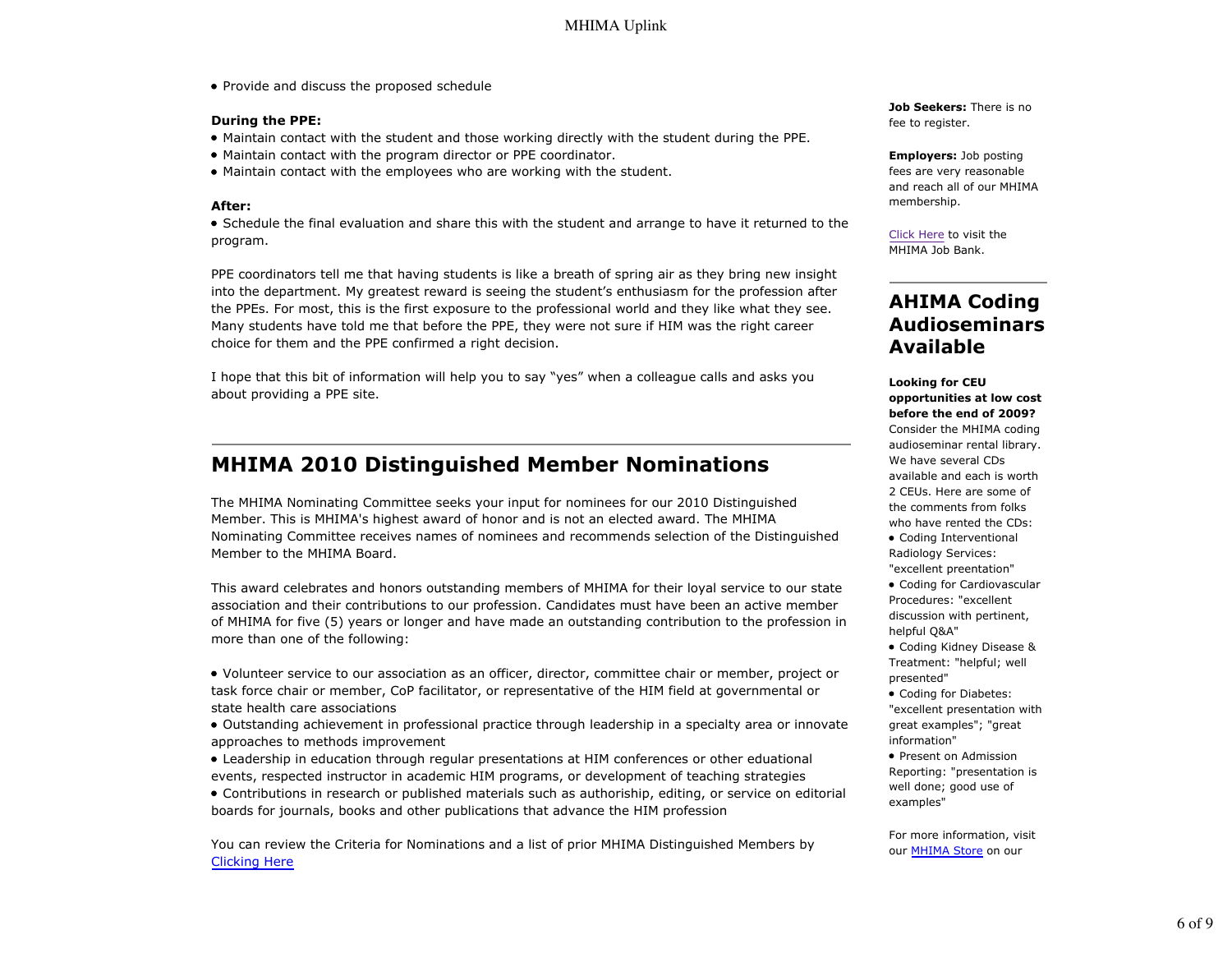## MHIMA Uplink

Please email the name(s) of MHIMA members you wish to be considered to Diane Larson before February 16, 2010.

website and scroll down to the ordering information on our audio CDs.

# **MHIMA Member In The News**

## **Andrea Jaeckels: CSS Young Alum Award**

MHIMA congratulates **Andrea Jaeckels,** a 2005 graduate of The College of St. Scholastica. Andrea recently received the Young Alum Award from CSS. According to the CSS announcement, the Young Alum award was established in 2008 to honor a graduate of CSS under 40 years of age who has demonstrated a high level of achievement early in his or her career or profession, shown support of the College and substantial commitment to the service of others in living out the Benedictine values.

Andrea accepted a position at Cuyuna District Hospital as the manager/director of Health Information Services after graduating from the HIM program at CSS. She's been instrumental in moving her department

forward with the implementation of electronic health records and scanning. Andrea has also cochaired MHIMA's Annual Meeting Committee in 2007 and 2008. She continues to give back to the College by hosting HIM students and providing complete and energized experiences for them.

Here's more about what the College recognized in their Young Alum recognition of Andrea: "As a young alum, Andrea has accepted great responsibility and has successfully demonstrated her ability as a knowledgeable professional. Her love of life, ability to communicate effectively and touch other people's lives are remarkable and she is most deserving of this honor."

Congratulations from MHIMA, Andrea!

## **MHIMA Volunteer Opportunities**

## **Vendor Relations Committee Volunteering**

MHIMA's Vendor Relations Committee is looking for interested volunteers. To help you decide if this is the opportunity for you, read on:

#### **What are your goals for the year?**

- We need to Update the vendor list so we once again have a good list.
- We want to recruit 4-6 corporate vendors this year.

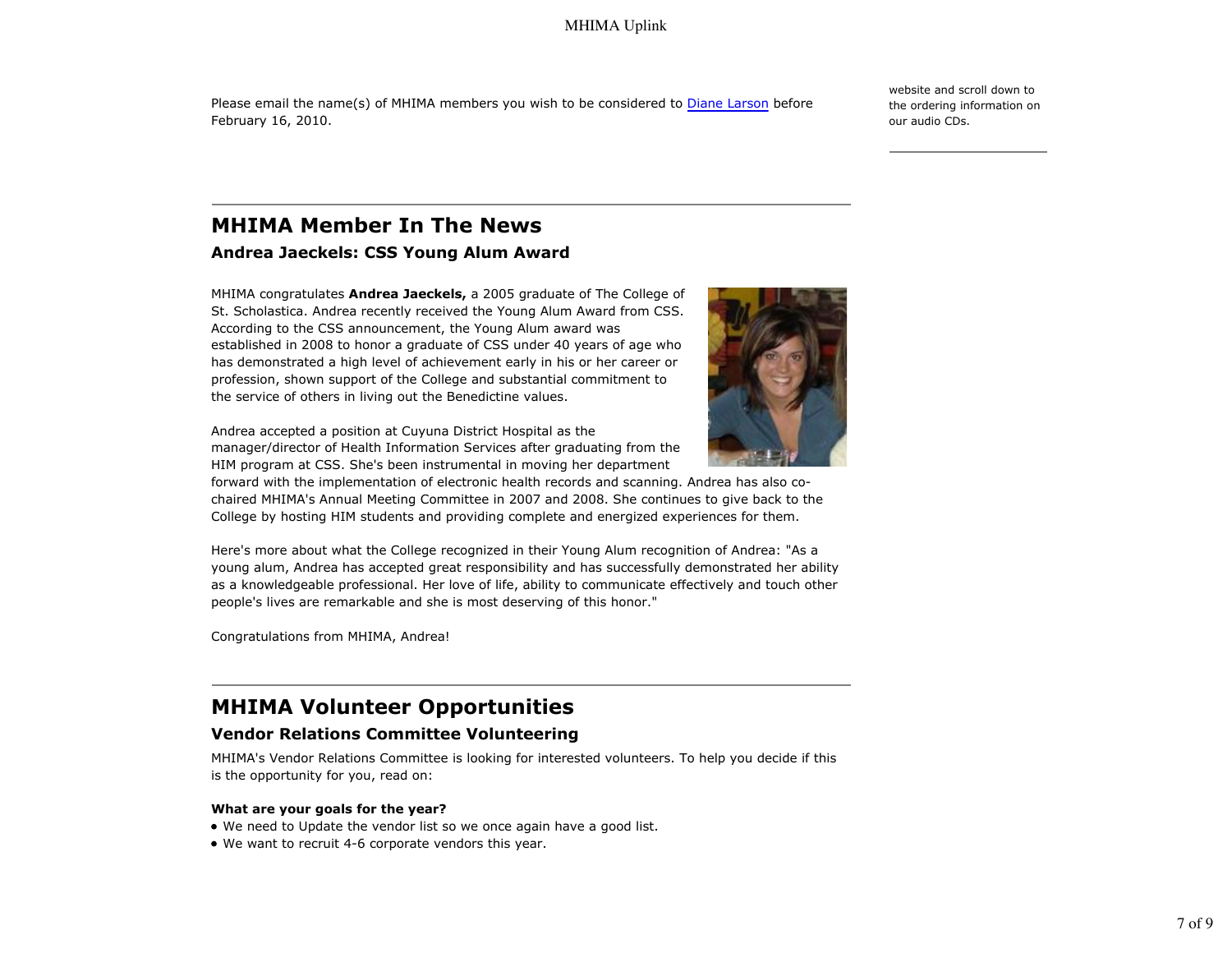## MHIMA Uplink

#### **What have you accomplished so far?**

- We have some volunteers to start contacting the vendor list for our 2010 Annual Meeting.
- We will have a first committee meeting soon.

#### **What project(s)are you working on in the immediate future?**

• The vendor list is our top priority.

#### **Short Term, Task Related Assistance Needed November 1 to December 19:**

- Make vendor calls and update the vendor list
- Number of people needed 5 to 10 volunteers

If interested in helping with this short-term project, please contact Ranelle Bauer or call 612-863-7143.

You can find information about other areas for volunteer opportunities from the 2009-2010 MHIMA Strategic Work Plan on our website under our MEMBERS ONLY button. Click Here

# **2009 AHIMA National Convention**



2009 MHIMA HOD Delegates

The AHIMA House of Delegates (HOD) **passed** the proposed resolution on Volunteer and Leadership Development. You can review this proposal in our September 2009 Uplink.

The HOD also **passed** the proposed resolution for professional guidelines/best practices for electronic documentation. See the September 2009 Uplink for details on the resolution.

The proposed Bylaws Amendment to change the delegate apportionment (the number of delegates that represent each state association at the AHIMA HOD) was **tabled** for futher discussion. The September 2009

Uplink includes details on why this delegate apportionment came forward. The potential impact on MHIMA is neutral at the current time. Minnesota currently has 5 delegates. Because our membership comprises less than 4% of the total AHIMA membership, we would stay at 5 delegates if the proposed Amendment eventually passes. At that time, and only if our MHIMA membership were to grow to represent 4% of AHIMA membership would we move to 6 delegates, the maximum number any state association could have. Currently, we have 3.24% of the total AHIMA membership.

# **Megan O'Neill Receives AHIMA "Rising Star" Triumph Award**